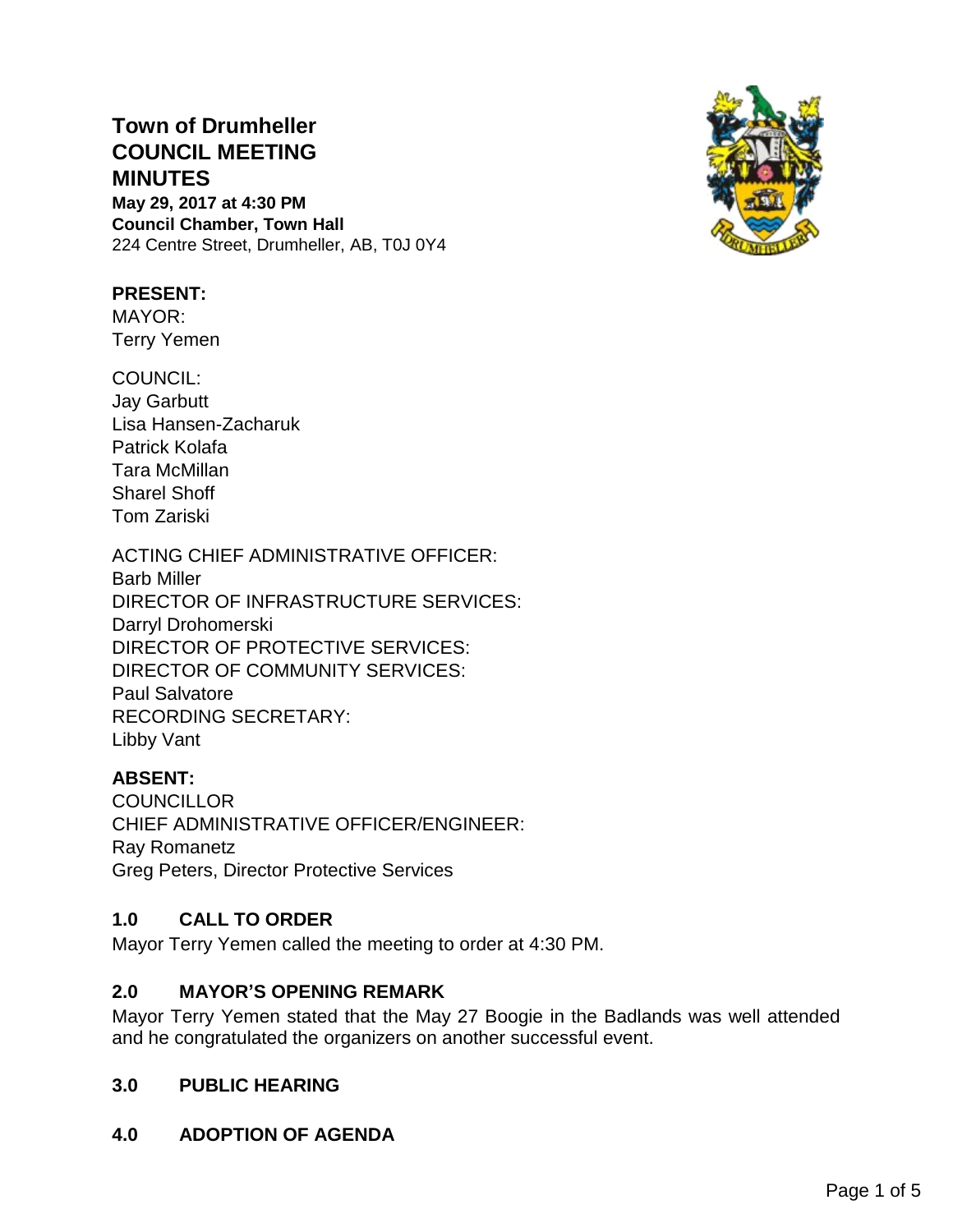Regular Council Meeting Minutes May 29, 2017

## **Additions to Agenda:**

**13.1** Councillor P. Kolafa - Update on Canada 150 events

**14.1** Councillor J. Garbutt – In Camera – Personnel Matter

**MO2017.61** Hansen-Zacharuk, McMillan moved to adopt the agenda as amended. Carried unanimously.

#### **5.0 MINUTES**

#### **5.1. ADOPTION OF REGULAR COUNCIL MEETING MINUTES**

5.1.1 Regular Council Meeting Minutes of May 15, 2017

Amendment: Councillor P. Kolafa advised that he made Motion 2017.60, not Councillor T. McMillan, as stated.

**MO2017.62** McMillan, Shoff moved to adopt the Regular Council Meeting Minutes of May 15, 2017 as amended. Carried unanimously.

#### **5.2. MINUTES OF MEETING PRESENTED FOR INFORMATION**

- **5.3. BUSINESS ARISING FROM THE MINUTES**
- **6.0 DELEGATIONS**
- **7.0 COMMITTEE OF THE WHOLE RECOMMENDATIONS**

#### **8.0 REQUEST FOR DECISION REPORTS**

#### **8.1 CAO**

#### **8.1.1 Request for Decision - Bylaw 06.17 Cemetery Bylaw Amendment**

B. Miller advised that the current request is for Council to adopt Bylaw 06.17 to amend Cemetery Bylaw 03.09 to allow for the burial of multiple unclaimed cremains in a single plot. The request follows direction received from Council at the May 23 Committee of the Whole Meeting to amend Section 5 c of the bylaw to allow for Council to approve requests not specifically spelled out under Clause c. B. Miller advised that the proposed bylaw amendment is to include subsection: " **(vii) unless otherwise approved by Council**", which would then enable Council to approve one-time requests such as the one recently received from Courtney Winters.

#### **8.1.2 Bylaw 06.17 being a Bylaw to Amend Bylaw 03.09 Cemetery**

B. Miller advised that Administration's recommendation is for Council to proceed to all three readings of Bylaw 06.17 and adopt the bylaw amendment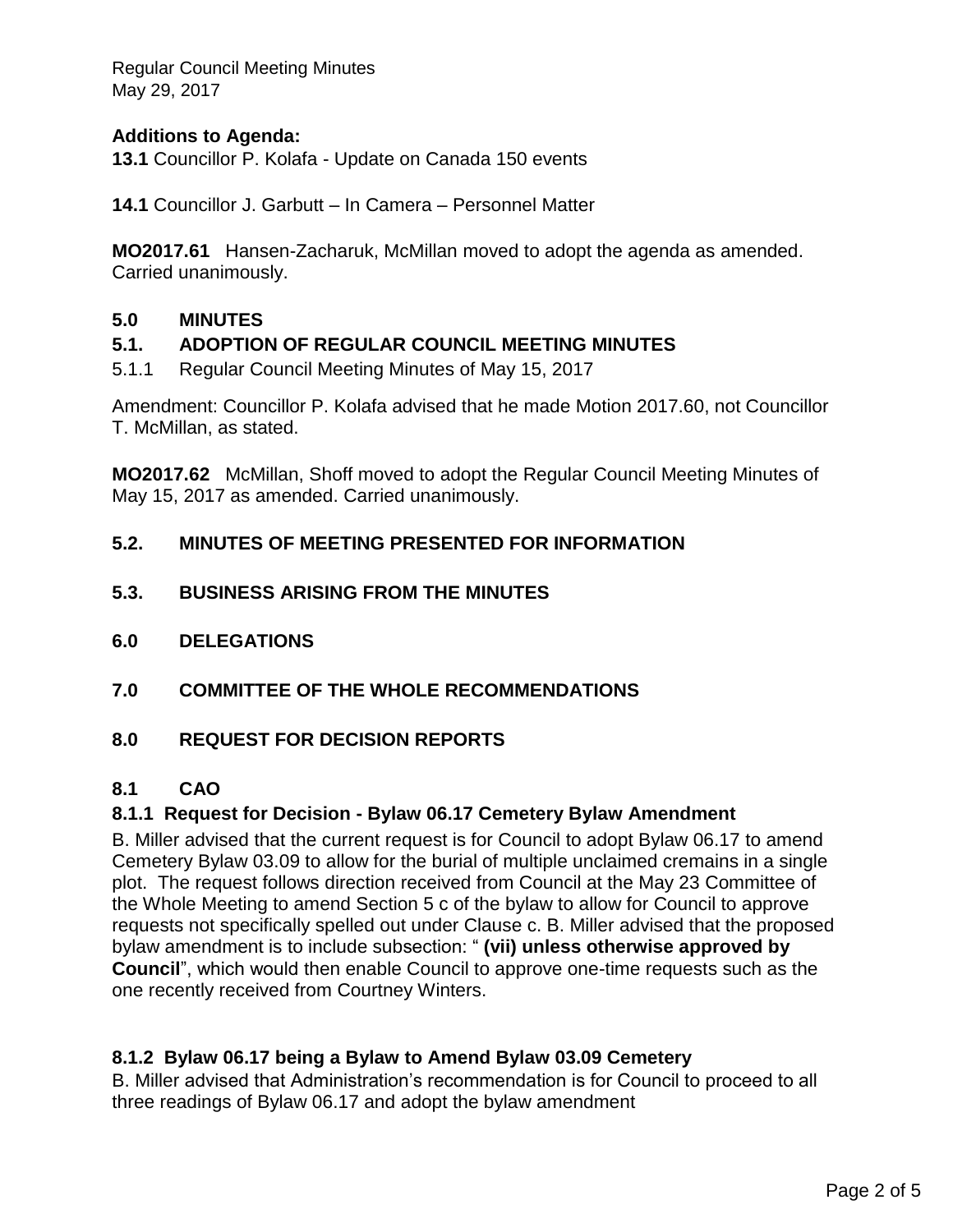Regular Council Meeting Minutes May 29, 2017

**MO2017.63** Shoff, Zariski moved first reading of Bylaw 06.17. Carried unanimously.

**MO2017.64** Hansen-Zacharuk, Garbutt moved second reading of Bylaw 06.17. Carried unanimously.

**MO2017.65** Shoff, Zariski moved no objection to third reading of Bylaw 06.17. Carried unanimously.

**MO2017.66** Garbutt, Kolafa moved third reading of bylaw 06.17. Carried unanimously.

# **8.2. DIRECTOR OF INFRASTRUCTURE SERVICES**

## **8.2.1 Request for Decision – Request for Exemption to Cemetery Bylaw to allow for burial of cremains**

D. Drohomerski advised that the request follows up the report and Request for Direction from Council at the May 23 Committee of the Whole meeting. He further advised that Courtney Winters Funeral Homes has stored a number of unclaimed cremains on site for more than fifteen (15) years, and the recent changes to provincial regulations require that funeral homes retain unclaimed cremains for no longer than five (5) years. D. Drohomerski advised that, as Council has adopted the amendment to the Cemetery Bylaw, Administration can move forward with a request for exemption to Section 5c of the Bylaw, which would allow for a one-time burial of approximately forty (40) cremains. He further advised that Courtney Winters will purchase the plot, with a concrete grave liner, and erect a monument or marker listing the names of the deceased.

In response to a question from Council, discussion was held on the wording of the bylaw amendment. Mayor Yemen advised that the amendment, as adopted, allows Council to make exemptions to Section 5c for the current request from Courtney Winters, as well as any future requests that may come forward.

**MO2017.67** Zariski, Hansen-Zacharuk moved to grant a one-time exemption of Bylaw No. 03.09, Article 5c to Courtney Winters Funeral Home to allow for the interment of up to 50 unclaimed cremains in a single burial plot lined with a concrete vault and identified with a monument indicating the names of the deceased. Carried unanimously.

## **8.3. DIRECTOR OF CORPORATE SERVICES**

## **8.3.1 Request for Decision – Sandstone Manor Taxes – Roll # 000 04029906**

B. Miller advised that the Request for Decision is for the cancellation of the Residential Municipal taxes for Sandstone Manor, which will provide tax relief in order to keep rental rates charged at Sandstone Manor at an affordable level and allow the Drumheller Housing Authority to maintain a sustainable building reserve. She further advised that, as a result of the agreement in place with the Drumheller Housing Authority, the annual operating budget includes a provision for the cancellation of the municipal portion of the annual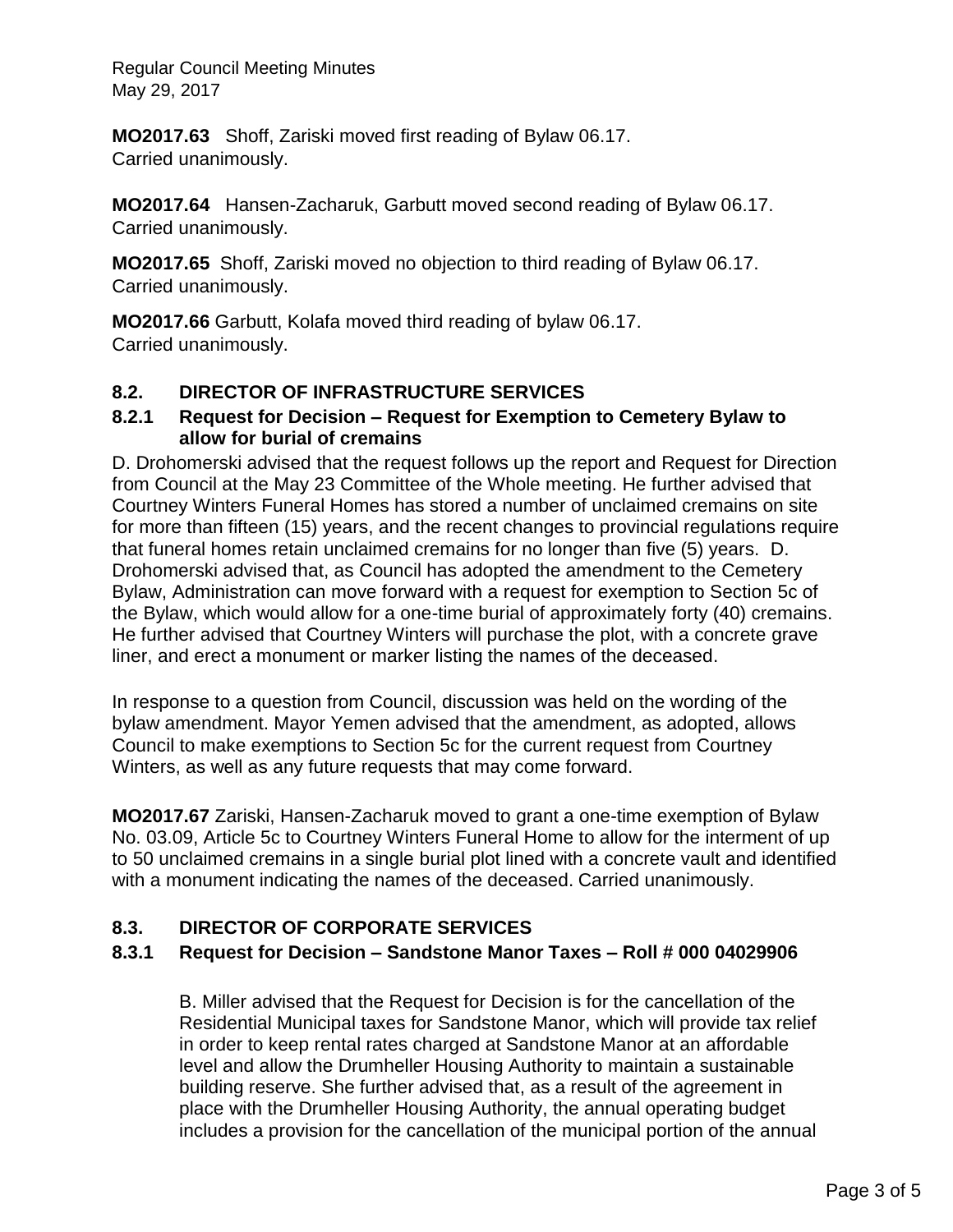tax levy. B. Miller advised that the 2017 Residential Municipal tax for Sandstone Manor is \$ 9,224.94 and the 2017 Operating Budget provision for this tax portion is \$ 13, 200.00.

In response to a question from Councillor T. Zariski, Drumheller Housing Authority [DHA] board member, Councillor J. Garbutt, advised that the agreement with DHA states that the municipal portion of the property taxes for Sandstone Manor could, through a formal request to Council each year, be cancelled annually, and the cancelled portion would be set aside as a dedicated reserve. He further advised that the reserve is currently in excess of \$ 40, 000, and they are on track to set aside approximately \$ 15,000 towards the reserve this year.

Councillor J. Garbutt asked if DHA is also responsible for the Residential Seniors Foundation portion of the annual property taxes for Sandstone Manor. B. Miller confirmed that they are responsible for the Residential Seniors Foundation portion of the property taxes on that property as well as the Residential Public School taxes.

**MO2017.68** Garbutt, McMillan moved to approve the cancellation of the 2017 Municipal Tax levied against Roll No. 04029906 (Drumheller Housing Administration) in the amount of \$9,224.94. Carried unanimously.

#### **8.3.2 HR Policy 4.02.10.02 Vacation and Vacation Pay – Amend Article 7.06 Vacation Carry Over to include Subsections 7.06.01 and 7.06.02**

B. Miller advised that the request is to Amend *Article 7.06 Vacation Carry Over* to include Subsections 7.06.01 and 7.06.02to address a gap identified in the current policy which provides the guidance on vacation time carry forward, specifically (a) in how the policy applies to the Chief Administrative Officer position and (b) monitoring and compliance of the policy as it relates to vacation time carry forward. B. Miller further advised that the proposed amendments would further clarify the scope of the application and provide Administration with clear direction on the monitoring and reporting of *Article 7.06 Vacation Carry Over*.

Councillor S. Shoff asked B. Miller if she could provide information on how the Town's finances have been previously affected by this issue. B. Miller advised that she was unable to quantify at this time, but would attempt to do so.

**MO2017.69** Hansen-Zacharuk, Garbutt moved to adopt amendment 7.06.01 and 7.06.02 to Article 7.06 of HR Policy No. 4.02.10.02 Vacation and Vacation Pay, as presented. Carried unanimously.

#### **8.4. DIRECTOR OF COMMUNITY SERVICES**